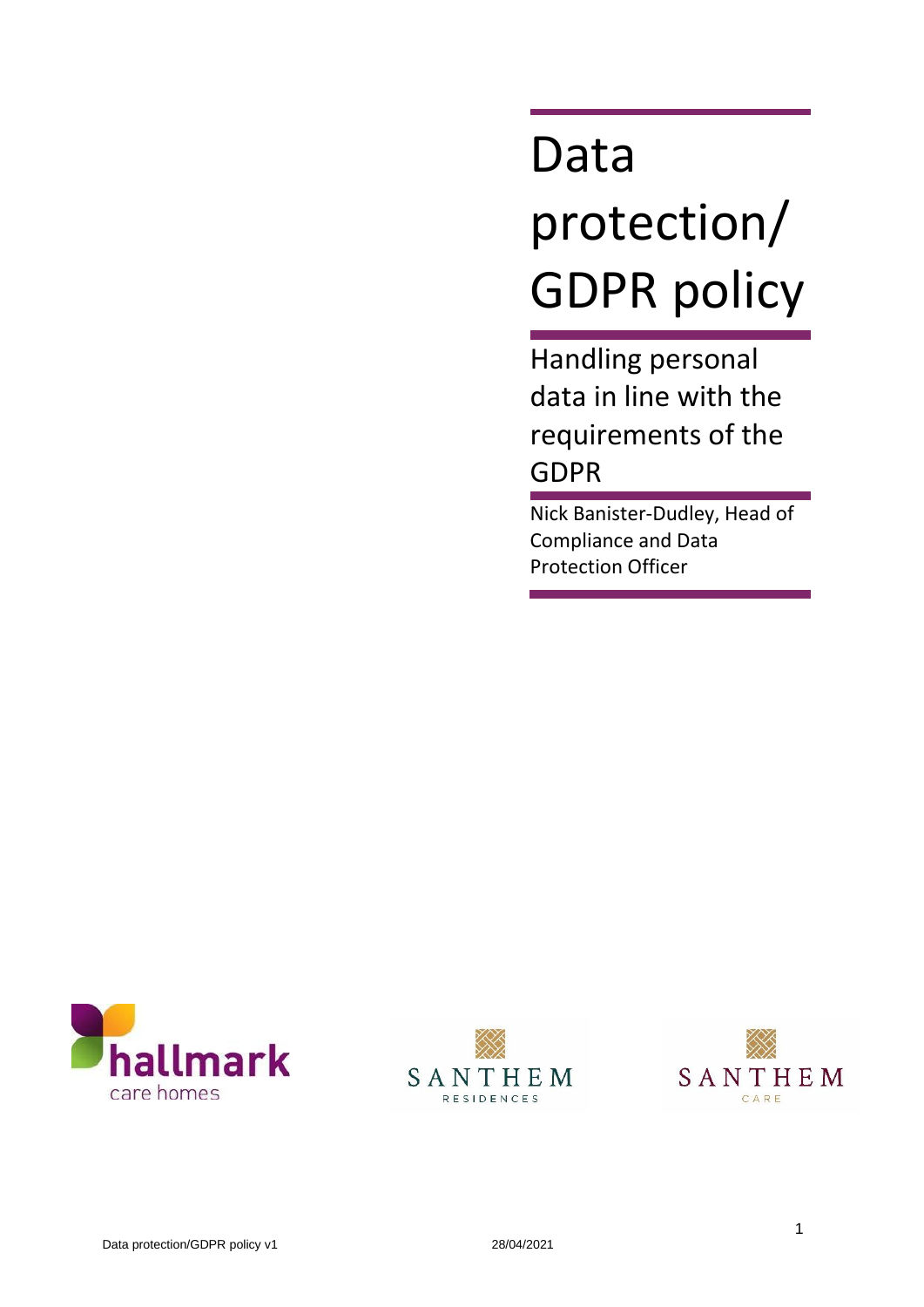| <b>Policy number</b>   | ALL/NBD/OPS/72                                                                                                                                                                                                                                                                                                                                                                                              |
|------------------------|-------------------------------------------------------------------------------------------------------------------------------------------------------------------------------------------------------------------------------------------------------------------------------------------------------------------------------------------------------------------------------------------------------------|
| <b>Version number</b>  | 1.0                                                                                                                                                                                                                                                                                                                                                                                                         |
| Date of issue          | 29/04/2021                                                                                                                                                                                                                                                                                                                                                                                                  |
| Date for review        | 28/04/2024                                                                                                                                                                                                                                                                                                                                                                                                  |
| <b>Author</b>          | Head of Compliance and Data Protection Officer                                                                                                                                                                                                                                                                                                                                                              |
| <b>Ratified</b>        | Care Quality, Governance and Compliance Director and Senior<br><b>Information Risk Owner</b>                                                                                                                                                                                                                                                                                                                |
| <b>Outcome</b>         | Team members will be aware of their responsibilities in respect of<br>processing personal data under the UK GDPR and will be familiar<br>with the steps to take to manage a data subject access request and<br>know how to obtain specialist advice from the Data Protection<br>Officer.                                                                                                                    |
| <b>Cross reference</b> | Individual Rights and Data Access policy<br>lo<br>Individual Rights and Data Access procedure<br>$\bullet$<br>Data and IT security<br>Personal Data Breach policy<br>$\bullet$<br>Records Management and Retention policy<br>$\bullet$<br><b>BYOD policy</b><br>Appropriate policy document<br><b>CCTV</b> policy<br>$\bullet$<br>Consent for inclusion in marketing activities policies<br>$\bullet$       |
| <b>References</b>      | The General Data Protection Regulation<br>$\bullet$<br>Data Protection Act 2018<br>The Privacy and Electronic Communications (EC Directive)<br><b>Regulations 2003</b><br>Guide to the General Data Protection Regulation (GDPR)<br>$\bullet$<br>(Information Commissioner's Office, accessed on 12/01/2021)<br>Guidance on Direct Marketing (Information Commissioner's Office,<br>accessed on 12/01/2021) |

To ensure that this policy is relevant and up to date, comments and suggestions for additions or amendments are sought from users of this document. To contribute towards the process of review, email [dpo@hallmarkcarehomes.co.uk](mailto:dpo@hallmarkcarehomes.co.uk)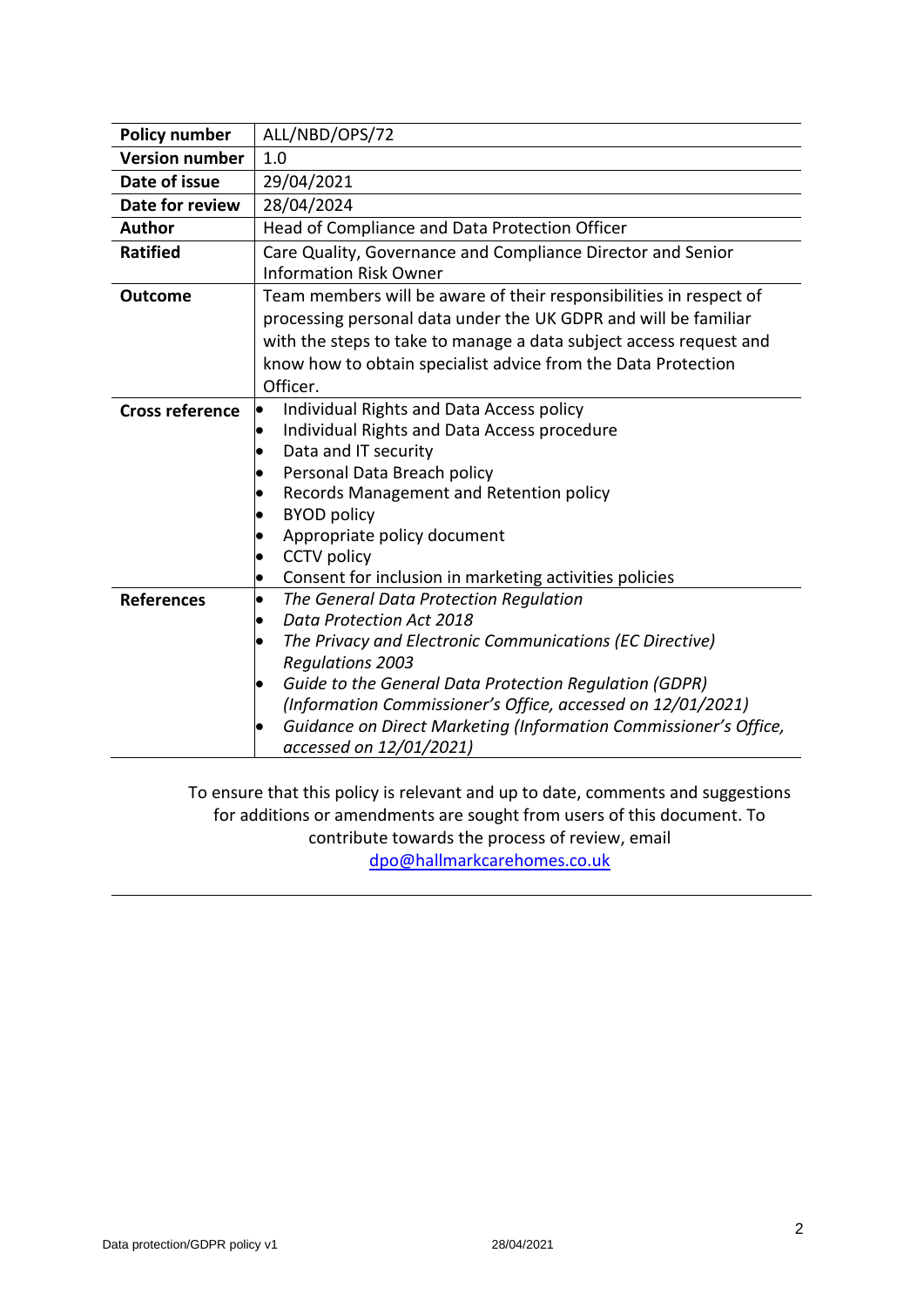# **Contents**

|    | 4              |
|----|----------------|
|    | 4              |
|    | 4              |
|    |                |
| 1. | 5              |
| 2. | 5              |
| 3. | $\overline{7}$ |
| 4. | $\overline{7}$ |
| 5. | 8              |
| 6. | 9              |
|    | 9              |
|    | 9              |
|    | 11             |
|    | 11             |
|    | 12             |
|    | 12             |
|    | 12             |
|    | 14             |
|    | 15             |
|    | 16             |
|    | 16             |
|    | 17             |
|    | 17             |
|    | 17             |
|    | 18             |
|    | 18             |
|    | 19             |
|    | 19             |
| 7. | 20             |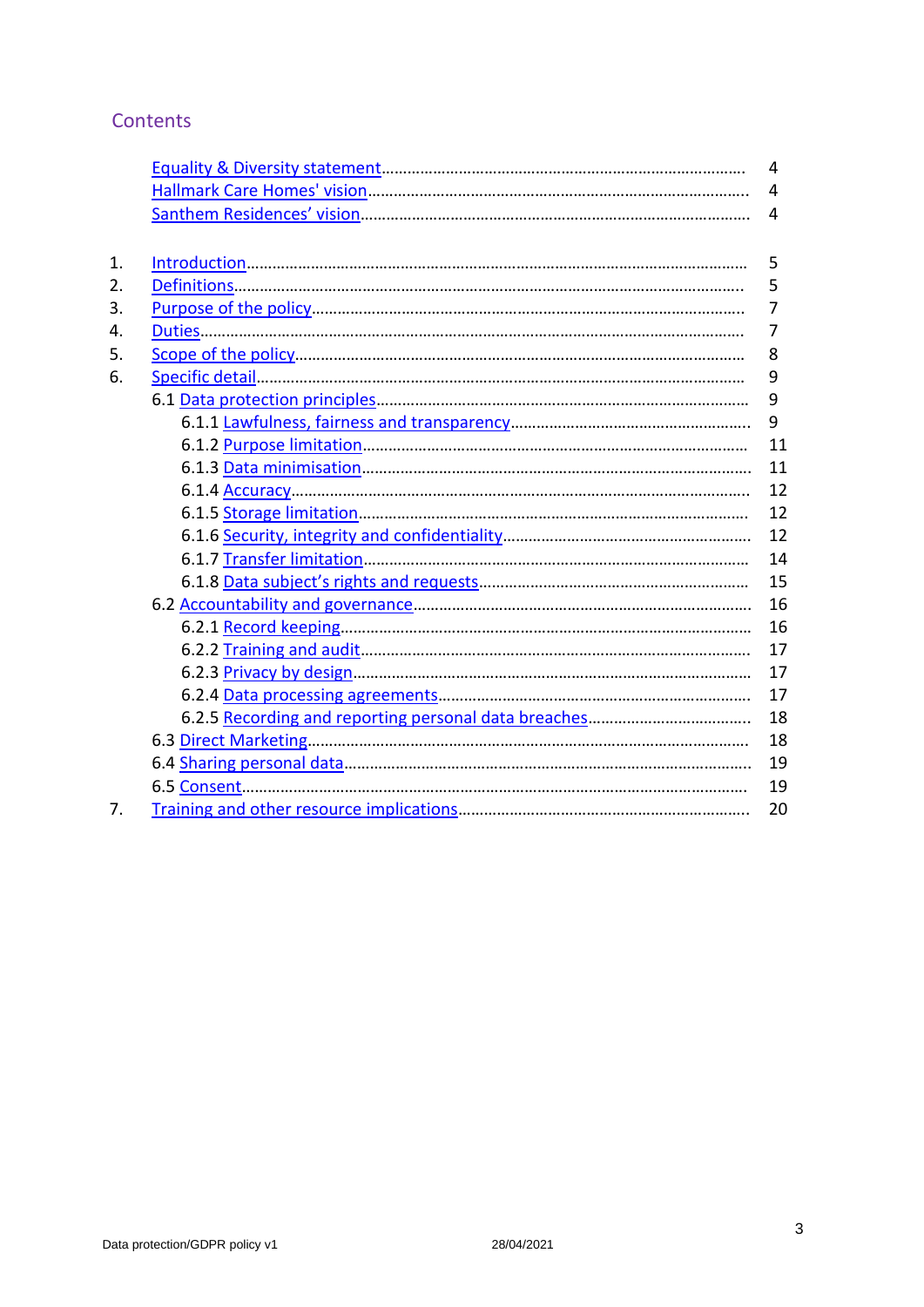#### <span id="page-3-0"></span>**Equality and Diversity Statement**

Hallmark Care Homes, Santhem Residences and Santhem Care is committed to the fair treatment of all regardless of age, colour, disability, ethnicity, gender, nationality, race, religious or spiritual beliefs, and responsibility for dependents, sexual orientation, or any other personal characteristic.

#### <span id="page-3-1"></span>**Hallmark Care Homes' Vision**

To be recognised as the leading provider of high quality, relationship-centred care for all residents.

# <span id="page-3-2"></span>**Santhem Residences' Vision**

To provide exceptional environments creating peace of mind, a life of freedom & discovery at a time that is right for all.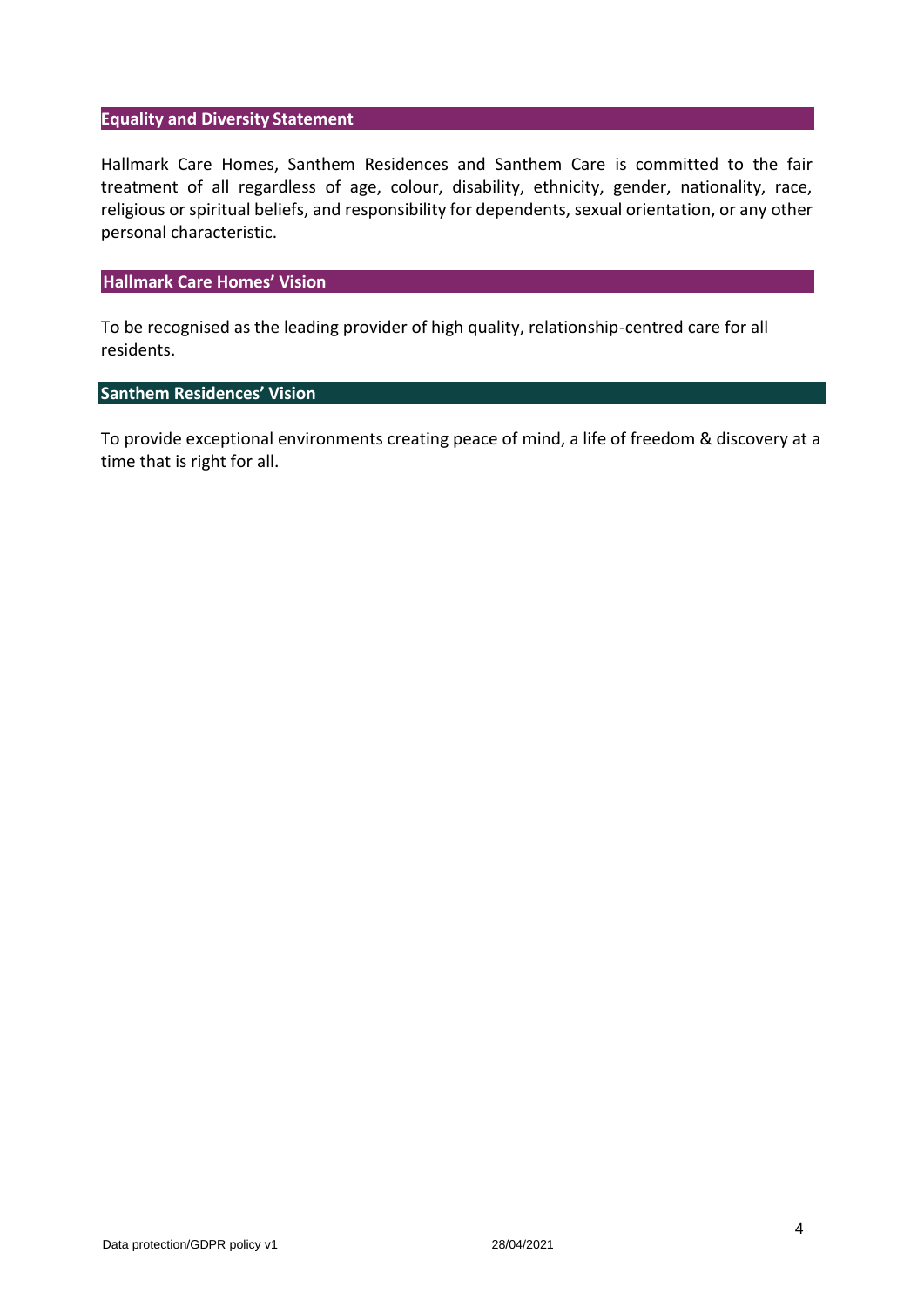### **1. INTRODUCTION**

On 25 May 2018 the General Data Protection Regulation (GDPR) came into force, across the EU and applies to the UK.

The policy below provides team members with an opportunity to familiarise themselves with the requirements in respect of processing personal data under the GDPR. Having this understanding is of vital importance to ensure we can demonstrate compliance with the terms of the GDPR and avoid the risk of non-compliance fines.

We recognise that the correct and lawful treatment of personal data will maintain confidence in the organisation and will provide for successful business operations. Protecting the confidentiality and integrity of personal data is a critical responsibility that we take seriously at all times. The organisation is exposed to potential fines of up to £17.5 million or 4% of total worldwide annual turnover, whichever is higher and depending on the breach, for failure to comply with the provisions of the UK GDPR.

#### <span id="page-4-0"></span>**2. DEFINITIONS**

**Automated Decision-Making (ADM)**: when a decision is made which is based solely on Automated Processing (including profiling) which produces legal effects or significantly affects an individual. The GDPR prohibits Automated Decision-Making (unless certain conditions are met) but not Automated Processing.

**Automated Processing**: any form of automated processing of personal data consisting of the use of personal data to evaluate certain personal aspects relating to an individual, in particular to analyse or predict aspects concerning that individual's performance at work, economic situation, health, personal preferences, interests,reliability, behaviour, location or movements. Profiling is an example of Automated Processing.

**Consent**: agreement which must be freely given, specific, informed and be an unambiguous indication of the data subject's wishes by which they, by a statement or by a clear positive action, signify agreement to the processing of personal data relating to them.

**Controller:** the person or organisation that determines when, why and how to process personal data. It is responsible for establishing practices and policies in line with the UK GDPR. We are the Controller of all personal data relating to team members and personal data used in our business for our own commercial purposes.

**Criminal Offence Data:** means personal data relating to criminal convictions and offences and includes personal data relating to criminal allegations and proceedings.

**Data Subject:** a living, identified or identifiable individual about whom we hold personal data. Data subjects may be nationals or residents of any country and may have legal rights regarding their personal data.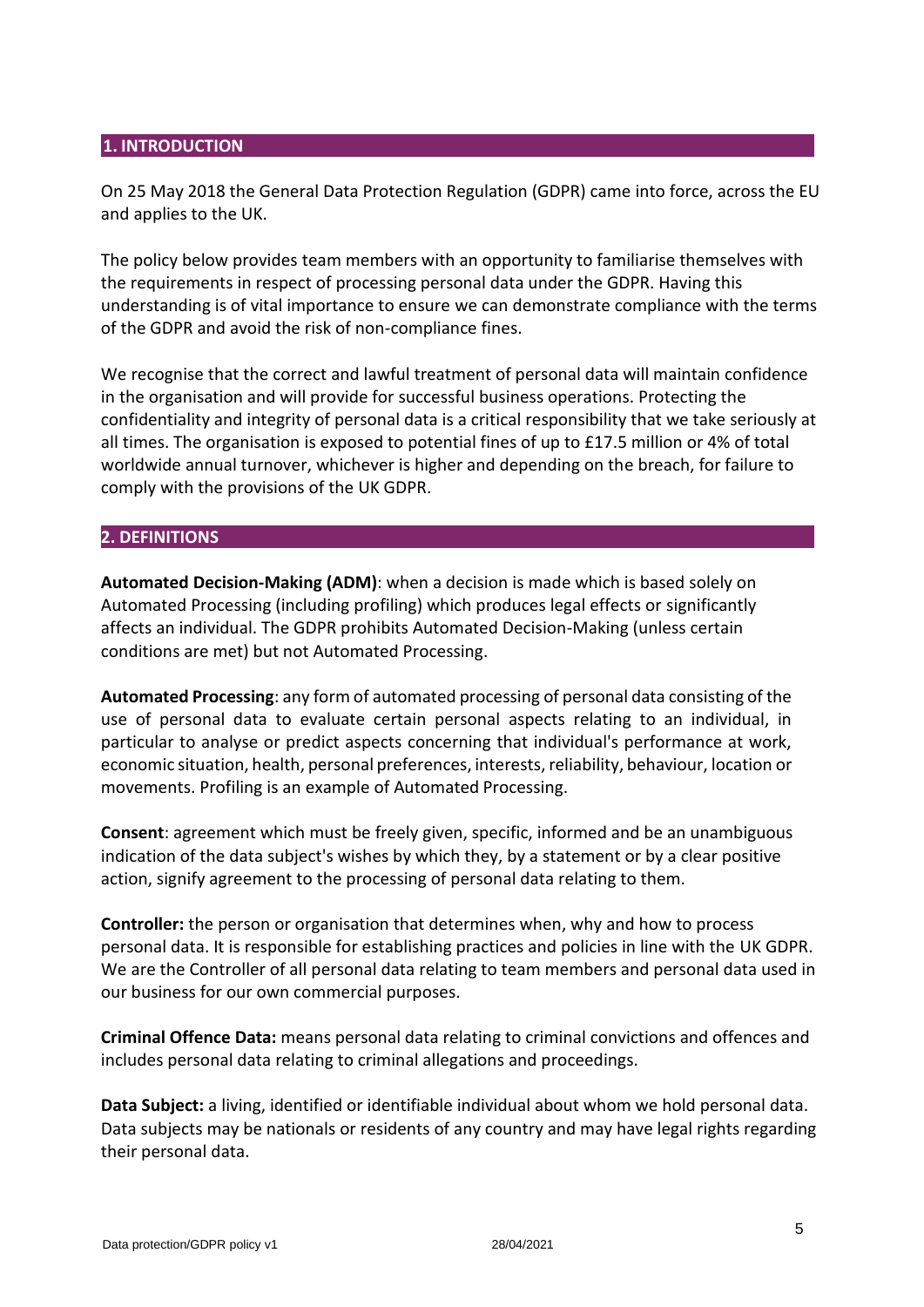**Data Privacy Impact Assessment (DPIA):** tools and assessments used to identify and reduce risks of a data processing activity. DPIA can be carried out as part of Privacy by Design and should be conducted for all major system or business change programmes involving the processing of personal data.

**Data Protection Officer (DPO):** this term means an individual or entities whose role it is to assist the controller, to monitor internal compliance, inform and advise on your data protection obligations, provide advice regarding Data Protection Impact Assessments (DPIAs) and act as a contact point for data subjects and the supervisory authority. The DPO for Hallmark Care Homes, Santhem Residences and Santhem Care is Nick Banister-Dudley, Head of Compliance.

**EEA:** the 28 countries in the EU, and Iceland, Liechtenstein and Norway.

**Explicit Consent:** consent which requires a very clear and specific statement (that is, not just action).

**Information Commissioner's Office (ICO):** The ICO is the UK's independent body set up to uphold information rights. The ICO has both responsibility for ensuring the UK GDPR (and other legislation/regulations) are upheld, as well as responding to concerns from data subjects.

**Personal data:** any information identifying a data subject or information relating to a data subject that we can identify (directly or indirectly) from that data alone or in combination with other identifiers we possess or can reasonably access. Personal data includes special categories of personal data and pseudonymised personal data but excludes anonymous data or data that has had the identity of an individual permanently removed. Personal data can be factual (for example, a name, email address, location or date of birth) or an opinion about that person's actions or behaviour.

**Personal data breach:** any act or omission that compromises the security, confidentiality, integrity or availability of personal data or the physical, technical, administrative or organisational safeguards that we or our third-party service providers put in place to protect it. The loss, or unauthorised access, disclosure or acquisition, of personal data is a personal data breach.

**The Privacy and Electronic Communications Regulations (PECR):** These sit alongside the Data Protection Act and the UK GDPR and give people specific privacy rights in relation to electronic communications.

**Privacy by Design:** implementing appropriate technical and organisational measures in an effective manner to ensure compliance with the GDPR.

**Privacy Notices (also referred to as Fair Processing Notices) or Privacy Policies:** separate notices setting out information that may be provided to data subjects when we collect information about them. These notices may take the form of general privacy statements applicable to a specific group of individuals (for example, team privacy notices or the website privacy policy) or they may be stand-alone, one-time privacy statements covering processing related to a specific purpose.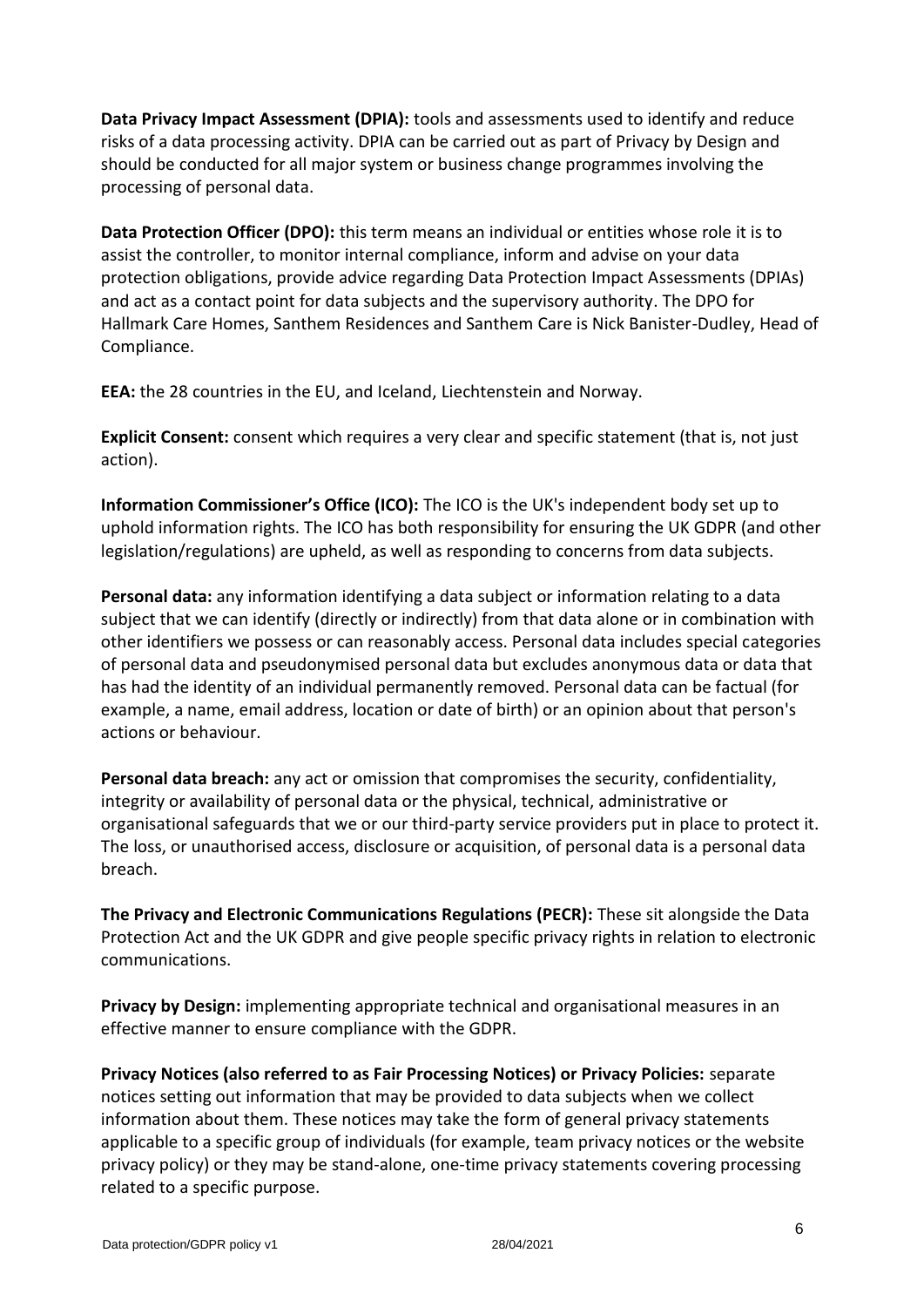**Processing or Process:** any activity that involves the use of personal data. It includes obtaining, recording or holding the data, or carrying out any operation or set of operations on the data including organising, amending, retrieving, using, disclosing, erasing or destroying it. Processing also includes transmitting or transferring personal data to third parties.

**Pseudonymisation or Pseudonymised:** replacing information that directly or indirectly identifies an individual with one or more artificial identifiers or pseudonyms so that the person, to whom the data relates, cannot be identified without the use of additional information which is meant to be kept separately and secure.

**Related Policies:** policies, operating procedures or processes related to this policy and designed to protect personal data. See page 2 of this policy.

**Special category data:** information revealing racial or ethnic origin, political opinions, religious or similar beliefs, trade union membership, physical or mental health conditions, sexual life, sexual orientation, biometric or genetic data.

**UK GDPR:** the General Data Protection Regulation ((EU) 2016/679) is legislation of the European Union that makes personal data subject to the legal safeguards specified in the GDPR. At the end of the UK-EU transition period, the General Data Protection Regulation (GDPR) forms part of the law of England and Wales, Scotland and Northern Ireland by virtue of section 3 of the European Union (Withdrawal) Act 2018 (EUWA) (retained EU law). Schedule 1 to the Data Protection, Privacy and Electronic Communications (Amendments etc) (EU Exit) Regulations 2019 (SI 2019/419) (DP Brexit Regulations) amends the retained EU law version of the GDPR. Schedule 2 amends the Data Protection Act 2018 (DPA 2018), including that it replaces the definition of the "GDPR" in the DPA 2018 with a definition of the "UK GDPR".

#### <span id="page-6-0"></span>**3. PURPOSE OF THE POLICY**

This policy sets out how we collect, process and store personal data, in line with the requirements of the UK GDPR and Data Protection Act.

#### <span id="page-6-1"></span>**4. DUTIES**

The Executive Leadership Team are ultimately responsible for ensuring all team members comply with this policy and understand the need to implement appropriate practices, processes, controls and training to ensure that compliance with the requirements of the GDPR is achieved and maintained.

Each General Manager (or equivalent) is responsible for implementing this policy within their home, ensuring they understand the content of the policy, for attending relevant training and for ensuring their team members attend/complete training commensurate to their role.

The Hallmark Head of Learning and Development is responsible for ensuring team members receive training commensurate to their role so that compliance with the requirements of the GDPR can be assured.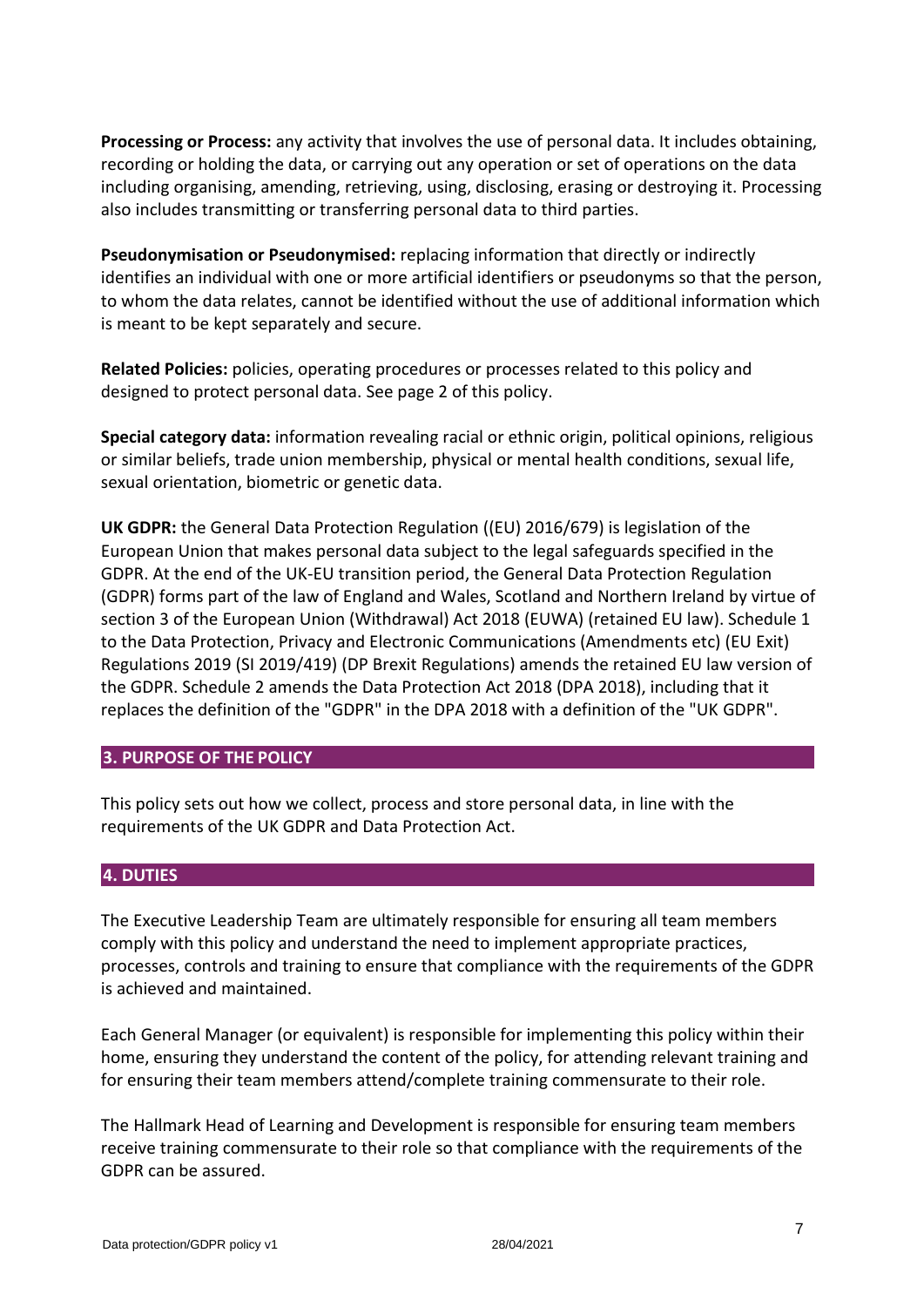The Regional Operations support team i.e., Operations Directors, Regional Managers, Regional Development Manager and Regional Care Specialists are responsible for ensuring their own understanding of this policy and ensuring appropriate escalation of queries and concerns to the Data Protection Officer (DPO).

The DPO is responsible for overseeing this policy and, as applicable, developing related policies and privacy guidelines.

Please contact the DPO with any questions about the operation of this policy or about the requirements of the GDPR or if you have any concerns that this policy is not being, or has not been, followed. In particular, you must always contact the DPO in the following circumstances:

- If you need to rely on consent and/or need to capture explicit consent.
- If you are unsure about what security or other measures you need to implement to protect personal data.
- If there has been a personal data breach.
- If you need to transfer data out of the UK.
- If a data subject has made a request to invoke any of their rights.
- If you are engaging in a new, or different, processing activity.
- If you plan to use personal data for purposes other than what it was collected for.
- If you plan to undertake any activities involving automated processing including profiling or automated decision-making.
- If you are commencing direct marketing.
- If you need to share data with a third party or a new data processor.

## <span id="page-7-0"></span>**5. SCOPE OF THE POLICY**

The content of this policy will apply across the entire Hallmark Care Homes Group. This includes all Hallmark care homes, the Hallmark Care Homes Central Support office, Santhem Residences and Santhem Care. Where the terms 'organisation' or 'company' are used throughout this policy, they should be read to include all the companies or business areas mentioned in this section.

All team members across the organisation will be required to act in accordance with the contents of this policy. This policy sets out what we expect from team members, to comply with applicable law. Team members compliance with this policy is mandatory. Related policies and privacy guidelines are available to help team members interpret and act in accordance with this policy and team members must also comply with all such related policies and privacy guidelines. Any breach of this policy may result in disciplinary action.

This policy must be used in conjunction with the other policies highlighted in the cross references section of this document on page 2. Copies of these policies are available on the Elearning portal.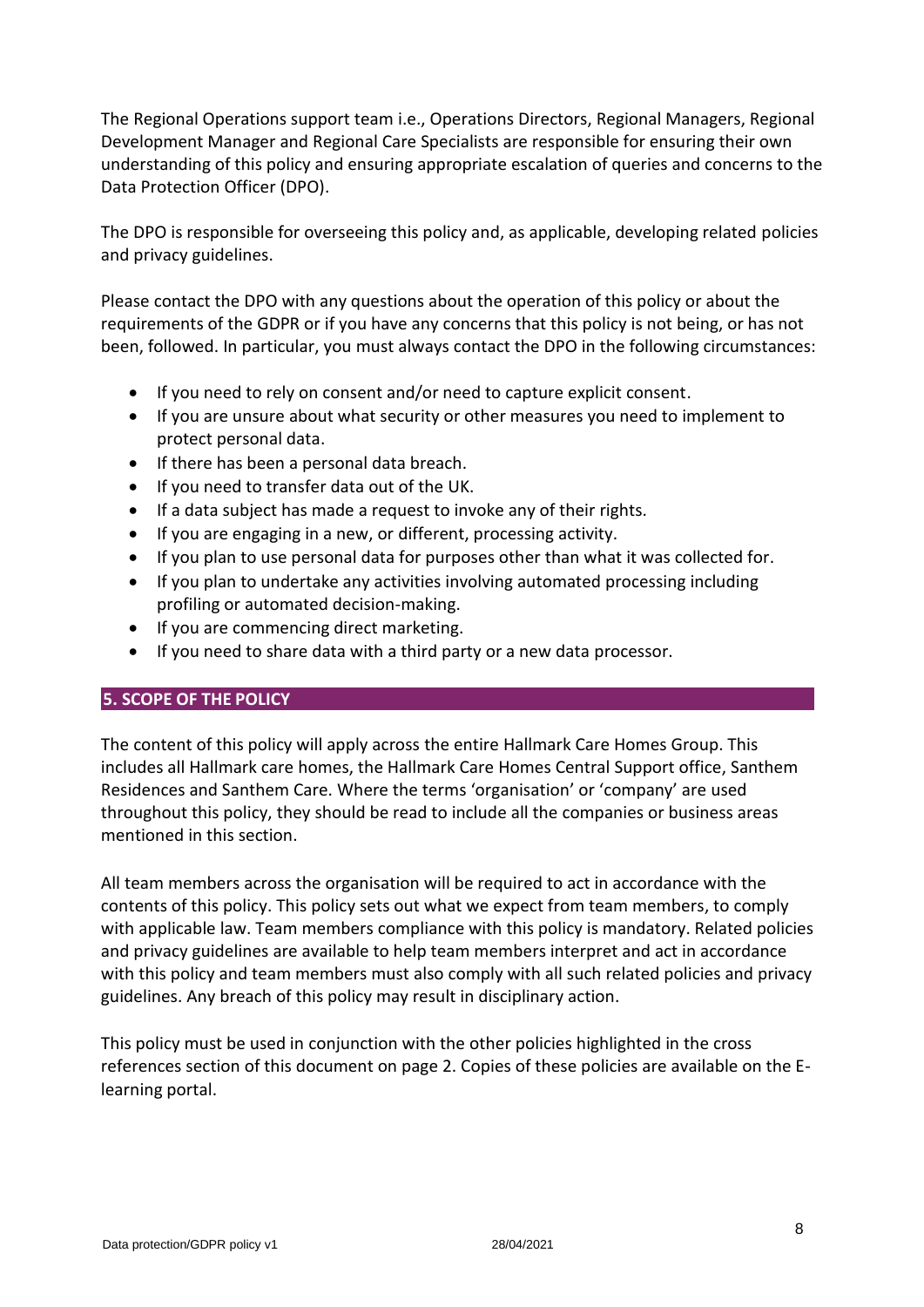### <span id="page-8-0"></span>**6. SPECIFIC DETAILS**

#### <span id="page-8-1"></span>**6.1 Data protection principles**

Article 5 of the UK GDPR states that 7 key data protection principles, which must lie at the heart of any organisation's data protection management regime. The ICO confirms that article 5(1) requires personal data to be:

- *a) processed lawfully, fairly and in a transparent manner (i.e., lawfulness, fairness and transparency);*
- *b) collected only for specified, explicit and legitimate purposes (i.e. purpose limitation);*
- *c) adequate, relevant and limited to what is necessary in relation to the purposes for which it is processed (i.e. data minimisation);*
- *d) accurate and where necessary kept up to date (i.e. accuracy);*
- *e) not kept in a form which permits identification of data subjects for longer than is necessary for the purposes for which the data is processed (i.e. storage limitation);*
- *f) Processed in a manner that ensures its security using appropriate technical and organisational measures to protect against unauthorised or unlawful processing and against accidental loss, destruction or damage (i.e. security, integrity and confidentiality);*
- *g) not transferred to another country without appropriate safeguards being in place (i.e. transfer limitation); and*
- *h) made available to data subjects and allow data subjects to exercise certain rights in relation to their personal data (i.e. data subject's rights and requests).*

The principles in the UK GDPR underpin all subsequent obligations and are a fundamental part of demonstrating good data protection practice. Each principle is covered separately, in the subsequent subsections.

#### <span id="page-8-2"></span>6.1.1 Lawfulness, fairness and transparency

This principle requires that any processing of data should be lawful, fair and transparent. Whilst they overlap, all 3 elements must be satisfied when processing personal data.

#### *Lawfulness*

For the processing of personal data to be lawful, a specific ground ('lawful basis') must be identified. Article 6 of the UK GDPR defines the 6 lawful bases and the ICO provides the following explanation of each:

- a) *Consent: the individual has given clear consent for you to process their personal data for a specific purpose.* See the Consent for inclusion in marketing activities policies for more information on consent.
- *b) Contract: the processing is necessary for a contract you have with the individual, or because they have asked you to take specific steps before entering into a contract.*
- *c) Legal obligation: the processing is necessary for you to comply with the law.*
- *d) Vital interests: the processing is necessary to protect someone's life.*
- *e) Public task: the processing is necessary for you to perform a task in the public interest or for your official functions, and the task or function has a clear basis in law.*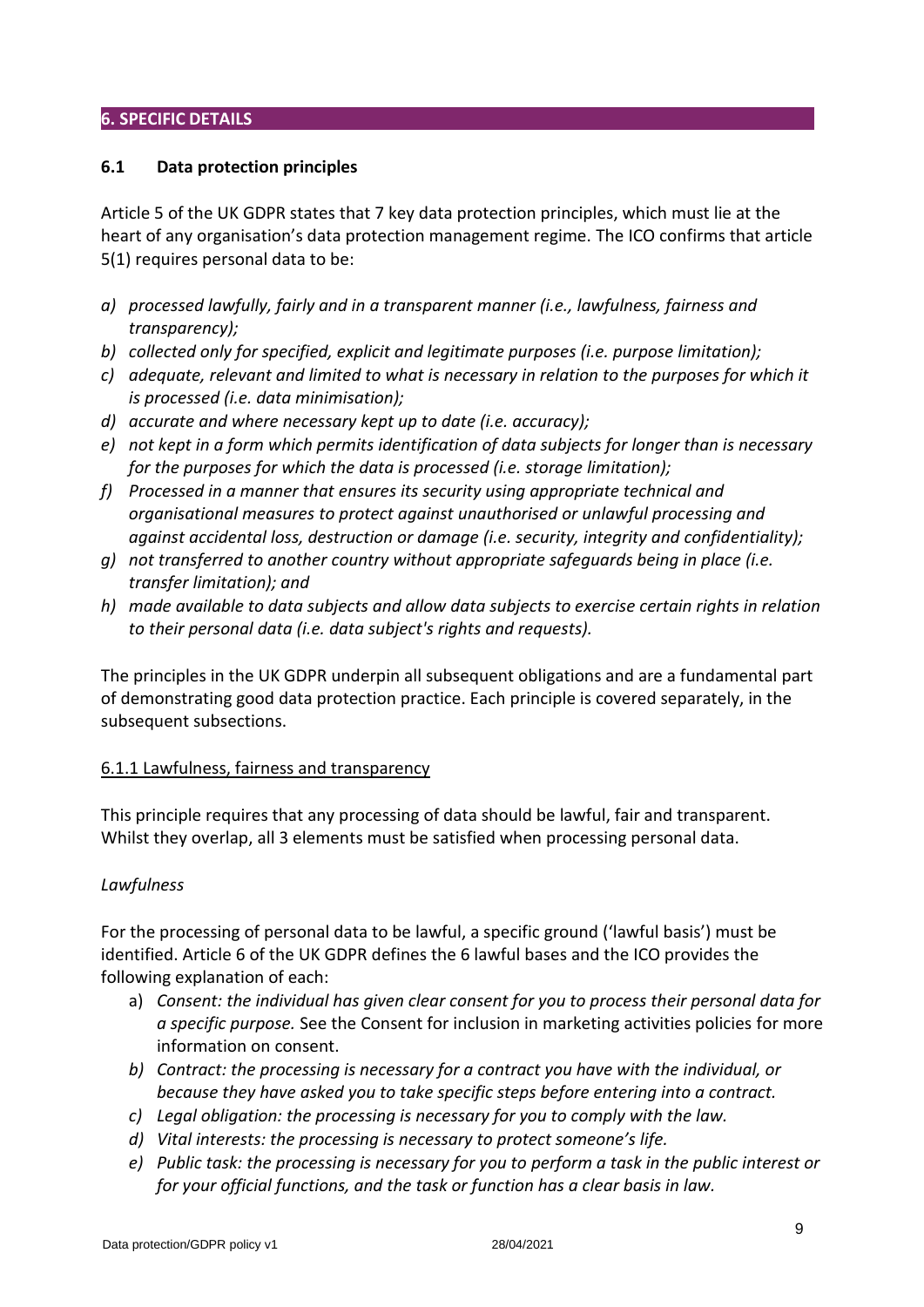*f) Legitimate interests: the processing is necessary for your legitimate interests or the legitimate interests of a third party, unless there is a good reason to protect the individual's personal data which overrides those legitimate interests.* 

Where the lawful basis of legitimate interests is used as the lawful basis for processing, a legitimate interest's assessment will be completed by the DPO prior to the processing commencing. This three-part assessment, based on the ICO's guidance, ensures that the identified processing will be lawful.

All new processing will be discussed with, and approved by, the DPO prior to it commencing. The DPO will ensure that the organisation's record of processing document ([see section 6.2.1\)](#page-15-1) is updated, and the necessary assessments are completed.

Under the UK GDPR, extra levels of protection are afforded to special category (in Article 9) and criminal offence data (in Article 10). If processing special category data, both a lawful basis and a special category condition for processing must be identified. For criminal offence data, both a lawful basis and either 'official authority' or a separate condition for processing this data should be identified. All of this information, in addition to being included in the record of processing document, will be captured in the Appropriate Policy document.

In addition to the identifying a lawful basis, the lawfulness principle also requires that personal data is not managed unlawfully, in a more general sense e.g., a breach of a duty of confidence. If data has been processed unlawfully, the UK GDPR gives data subjects the right to erase the data or restrict the processing of it [\(see section](#page-14-0) 6.1.8).

It is also unlawful, under section 170 of the Data Protection Act 2018, to obtain personal information to use for your own aims, without either the prior consent or the knowledge of the data controller.

## *Fairness*

The requirement of the fairness principle is that data is only processed in ways that data subjects would reasonably expect and not processed in ways that would have an unjustified negative impact on them. It is also important that data subjects are not misled when their personal data is obtained.

The DPO, when reviewing the organisation's data processing activities, will not just determine whether data can be used but also whether it should be.

#### *Transparency*

The transparency principle is fundamentally linked to the principle of fairness. The principle requires us to be clear, open and honest with data subjects about who we are, how their personal data is used and why.

This means that data subjects must be informed about the personal data we process about them. This is linked to the right to be informed [\(see section 6.1.8](#page-14-0) below and the Individual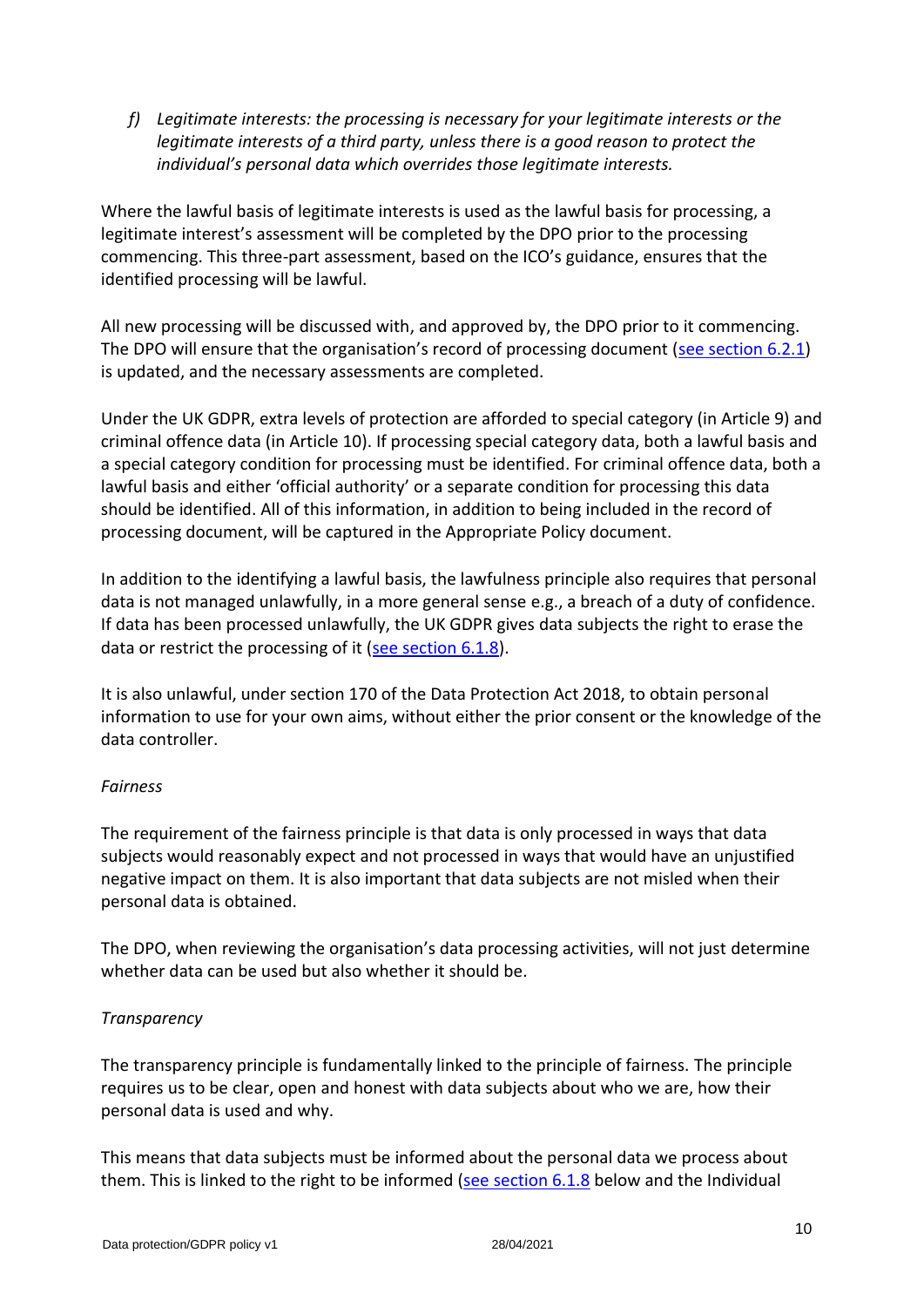Rights and Data Access policy and procedure for more information). The information provided to data subjects must be concise, transparent, intelligible, and easily accessible. Data subjects are informed through privacy notices, policies or statements. These can be overarching documents, or just-in-time notices which inform data subjects just prior to the processing commencing.

All privacy information will be reviewed annually, or sooner should there be a change to the way in which the data is processed. If we plan to use personal data for a new purpose, we will update our privacy information and will make this available to data subjects, before starting any new processing.

## <span id="page-10-0"></span>6.1.2 Purpose limitation

Personal data must be collected only for specified, explicit and legitimate purposes. It must not be further processed in any manner incompatible with those purposes. Personal data cannot be used for new, different or incompatible purposes from that disclosed when it was first obtained, unless the new purpose is compatible with the original purpose, we have informed the data subject of the new purposes and they have consented, where necessary or there is a clear legal provision requiring/allowing the processing in the public interest.

When deciding whether a new purpose is compatible with an original purpose, the ICO advises that we take into account:

- *'any link between your original purpose and the new purpose;*
- the context in which you originally collected the personal data in particular, your *relationship with the individual and what they would reasonably expect;*
- *the nature of the personal data – e.g. is it particularly sensitive;*
- *the possible consequences for individuals of the new processing; and*
- *whether there are appropriate safeguards - e.g. encryption or pseudonymisation'.*

In short, if the new purpose is either very different from the original purpose, would be unexpected, or would have an unjustified impact on the individual, it is unlikely to be compatible with the original purpose.

As with the new processing of personal data, team members should speak to the DPO about using existing personal data for new purposes, prior to doing so. The DPO needs to authorise all requests of this nature before they can commence.

#### <span id="page-10-1"></span>6.1.3 Data minimisation

The ICO is clear that data controllers must ensure the personal data they are processing is:

- *'adequate – sufficient to properly fulfil your stated purpose;*
- *relevant – has a rational link to that purpose; and*
- *limited to what is necessary – you do not hold more than you need for that purpose'.*

This means that only the minimum amount of data required to fulfil the identified purpose, should be held and processed. When personal data is no longer needed for specified purposes, it should be deleted or anonymised.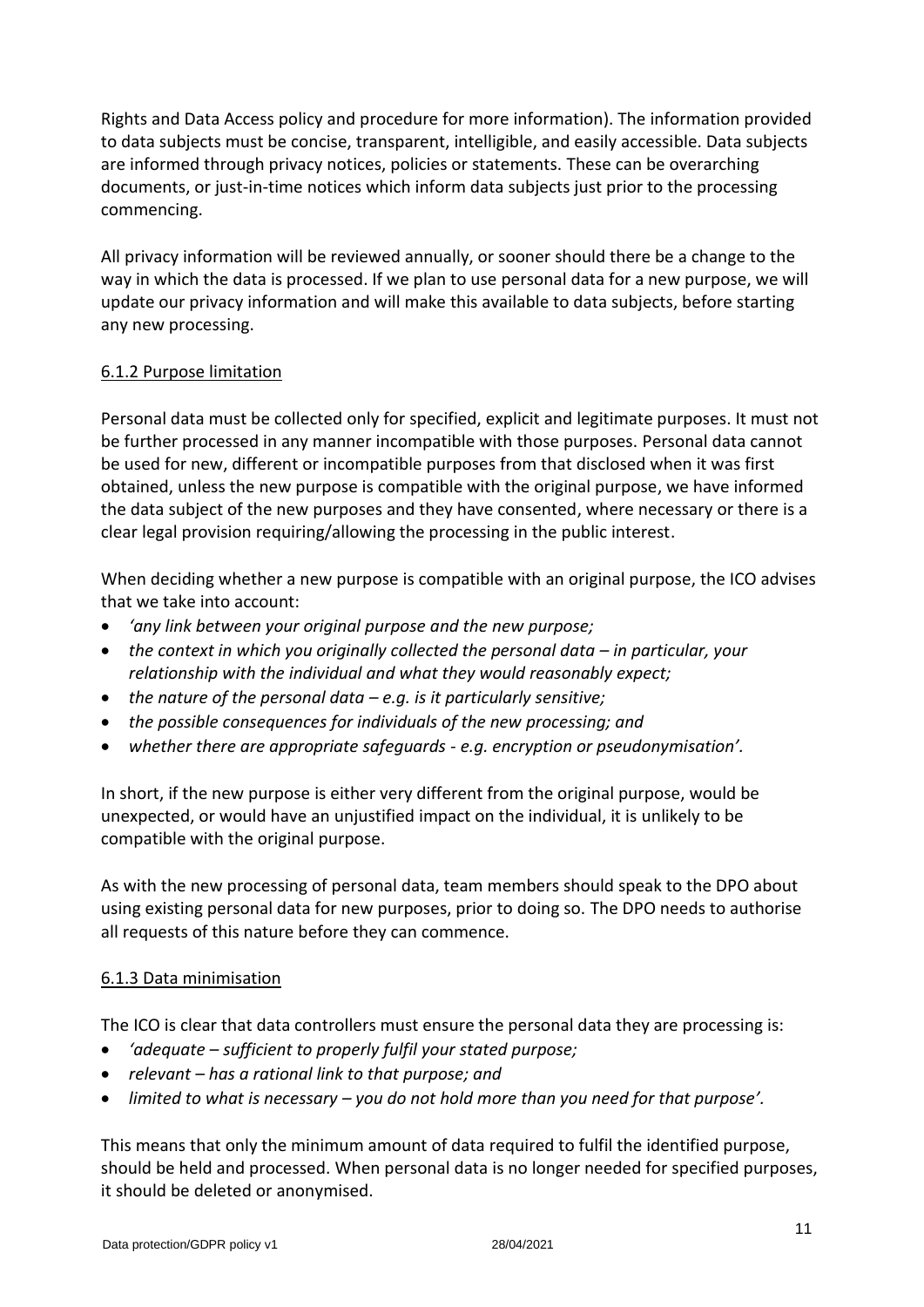# <span id="page-11-0"></span>6.1.4 Accuracy

Personal data must be accurate and, where necessary, kept up to date. It must be corrected or deleted without delay when inaccurate.

Personal data we use, and hold should be accurate, complete, kept up to date and relevant to the purpose for which we collected it. The accuracy of any personal data should be checked at the point of collection and at regular intervals afterwards. Everyone must take all reasonable steps to destroy or amend inaccurate or out-of-date personal data.

Whilst the data held must be accurate, it is acceptable to keep records relating to mistakes. However, these records must be clear that a mistake was made and identify the corrective action taken in response to this.

### <span id="page-11-1"></span>6.1.5 Storage limitation

Personal data which allows for the identification of data subjects, should not be kept for longer than is necessary to meet the identified processing purpose(s).

The record of processing document states the retention periods/timescales for all the data we process. These should be adhered to, by each team member, at all times. Team members will take all reasonable steps to destroy, erase or anonymise all personal data that we no longer require in accordance with our retention timescales. This includes requiring third parties to delete that data where applicable.

Retention periods will be set, using the following criteria:

- The length of time the data needs to be retained to meet the identified purpose.
- Whether data needs to be retained to defend possible future legal claims.
- Legal or regulatory requirements.
- Industry standards or guidelines, such as the NHS' retention timescales.

## <span id="page-11-2"></span>6.1.6 Security, integrity and confidentiality

The cybersecurity measures we have in place and our organisational approach to data and IT security, is detailed in our Data and IT Security policy.

Security measures must cover every aspect of data processing and not just the way data is stored and transmitted (cybersecurity). As such, measures should ensure that:

- Data can only be accessed, amended, disclosed or deleted by those that have the authority to do so.
- Data is up to date, accurate and complete.
- Data continues to be accessible and usable, even if it is accidentally lost or damaged.

The level of security required is determined by what is appropriate given the data we process and the risks this presents to the organisation. The ICO details 2 categories of measures which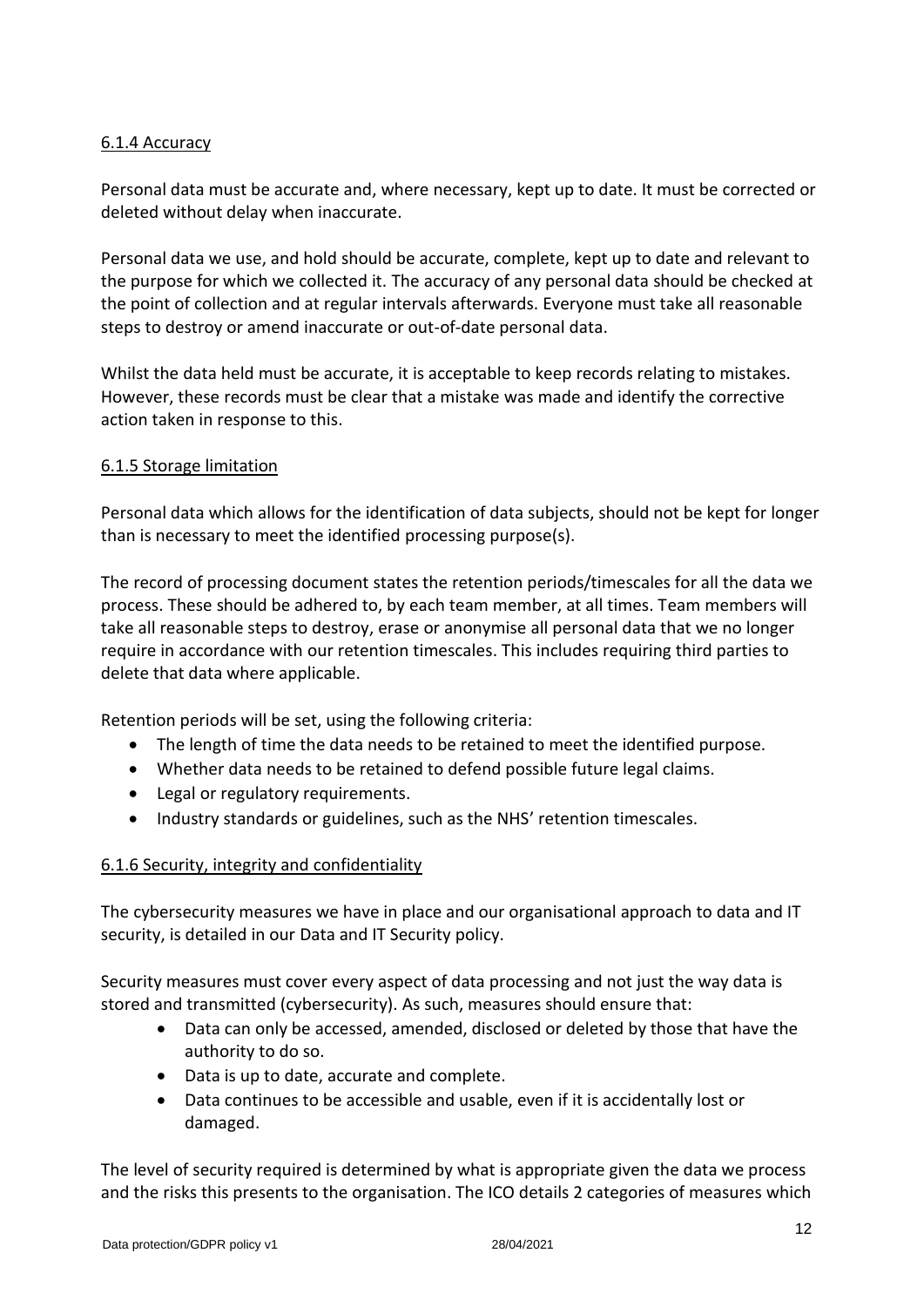organisations should consider, to ensure data remains secure. These categories, along with the measures we have in place, are included below.

Organisational measures:

- Business continuity arrangements: Each business area has a business continuity plan which details the arrangements, should there be any interruption to service delivery.
- NHS Data Security and Protection toolkit: The DPO completes the toolkit for each business area which processes NHS data. This gives assurance that the organisation is adhering to the most current data protection and governance requirements.
- Audits, training, policies and guidance [\(see section 6.2\)](#page-15-0)

Technical measures:

- Physical security: We have policies in place relating to the disposal of data (whether this has been stored electronically or on paper (see the Data and IT Security policy)) and relating to how devices should be kept secure. Each business area has a number of physical security measures, some of these may include:
	- o CCTV
	- o Access controlled doors
	- o Alarms
	- o Visitor signing in processes
- System, data, online and device security: The requirements in relation to each of these are detailed in our Data and IT Security policy. The requirements relating to personal devices, used for work purposes are detailed in our BYOD policy.

We will develop, implement and maintain safeguards appropriate to our size, scope and business, our available resources, the amount of personal data that we own or maintain on behalf of others and identified risks (including use of encryption and pseudonymisation where applicable). We will regularly evaluate and test the effectiveness of those safeguards to ensure security of our processing of personal data.

Team members are responsible for protecting the personal data we hold. They must implement reasonable and appropriate security measures against unlawful or unauthorised processing of personal data and against the accidental loss of, or damage to, personal data. They must exercise particular care in protecting special categories of personal data and criminal convictions data from loss and unauthorised access, use or disclosure.

Team members must follow all procedures and technologies put in place to maintain the security of all personal data from the point of collection to the point of destruction. Team members must not transfer personal data to third-party service providers unless this has been approved by the DPO.

Team members must maintain data security by protecting the confidentiality, integrity and availability of the personal data, defined as follows:

- Confidentiality means that only people who have a need to know and are authorised to use the personal data can access it.
- Integrity means that personal data is accurate and suitable for the purpose for which it is processed.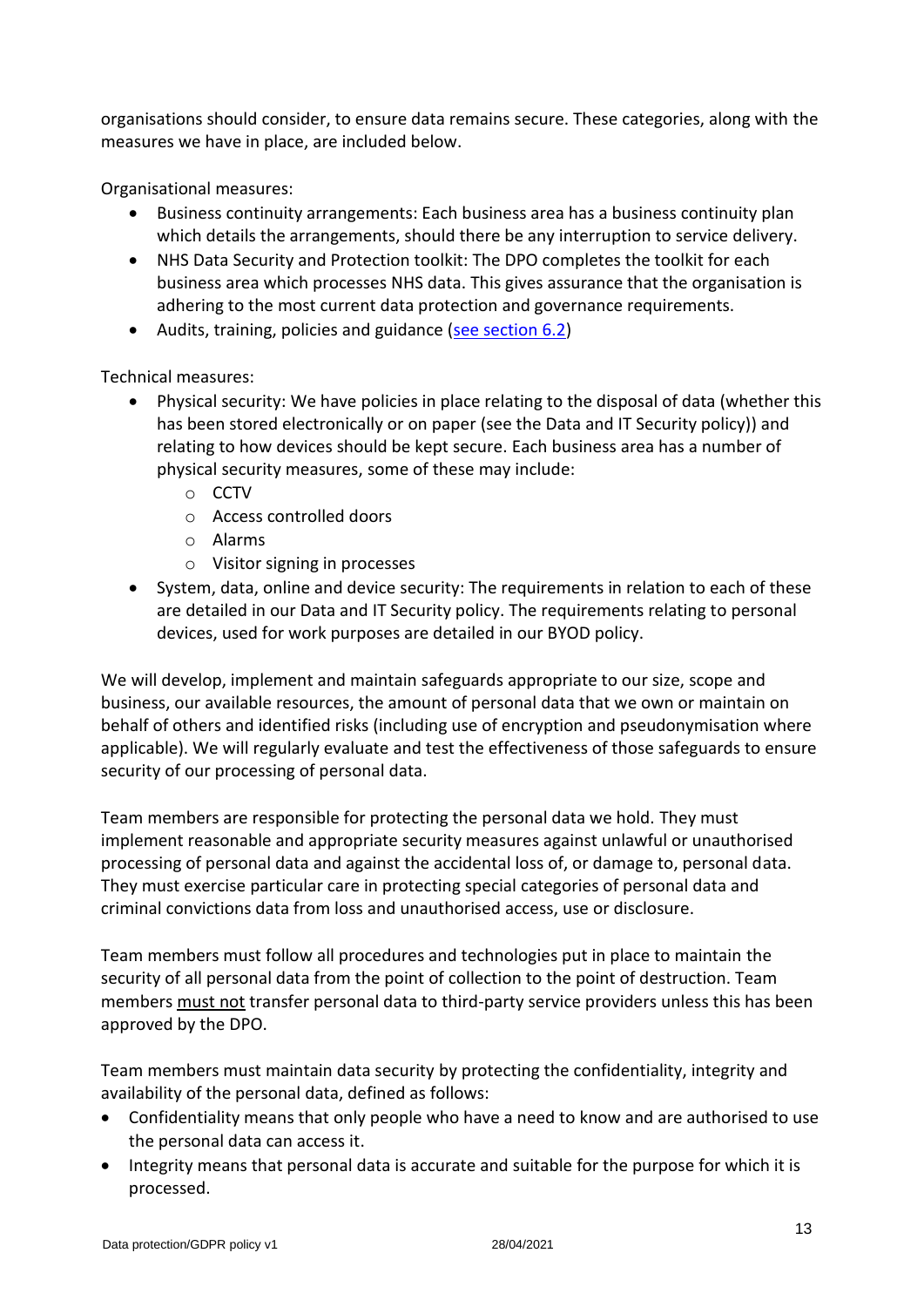• Availability means that authorised users are able to access the personal data when they need it for authorised purposes.

# <span id="page-13-0"></span>6.1.7 Transfer limitation

The UK GDPR restricts the transfer of all personal data outside of the UK. This ensures that the level of data protection afforded to UK data, is not undermined by the transfer. A restricted transfer is taking place if the UK GDPR applies to the processing of the personal data we are wishing to transfer out of the UK. Transfers of data outside of the UK must not take place without the prior authorisation of the DPO.

Before making a restricted transfer, it should be determined whether the same result can be achieved, without actually transferring the data. If this is not possible, a restricted transfer can still take place in line with the GDPR, providing at least one of the following criteria apply. These must be assessed in the order they appear. If none of the criteria apply, then the transfer would be a breach of the UK GDPR.

1. Would the restricted transfer be covered by 'adequacy regulations'?

UK 'adequacy regulations' confirm that the legal framework in that country, adequately protects personal data and the rights of data subjects. Following the UK's departure from the European Union (EU) on 31 December 2020, existing EU adequacy decisions, are included as UK 'adequacy regulations'. For a list of the most current 'adequacy regulations', please visit the 'International transfers' section of the [ICO's Guide to the UK GDPR](https://ico.org.uk/for-organisations/guide-to-data-protection/guide-to-the-general-data-protection-regulation-gdpr/).

2. Is the restricted transfer covered by appropriate safeguards?

A list of appropriate safeguards is included in the UK GDPR. Each of these ensures that both we, and the receiver of the personal data, is legally bound to protecting data subjects' rights and freedoms. The prescribed appropriate safeguards are:

- i. A legally binding and enforceable instrument between public authorities or bodies.
- ii. UK Binding Corporate Rules ('UK BCRs'): UK BCRs are intended for use by multinational corporate groups who are engaged in a joint economic activity. Previous EU BCR's have been incorporated into the UK GDPR. The ICO will now begin approving new BCRs.
- iii. Standard contract clauses (SCCs): SCCs contain contractual responsibilities for both the sender and receiver of personal data, and rights for the data subjects whose personal data is transferred. Data subjects can directly enforce those rights against the sender or receiver of personal data. EU SCCs can continue to be used until the ICO has published UK SCCs. The EU SCCs can be altered so that they make sense in a UK context, but no other changes should be made.
- iv. An approved code of conduct. Please note that there are no approved codes of conduct currently.
- v. Certification under an approved scheme. Please note that there are no approved certification schemes currently.
- vi. Contractual clauses authorised by the ICO: This is where a bespoke contract has been approved by the ICO.
- vii. Administrative arrangements between public authorities or bodies: This is for use by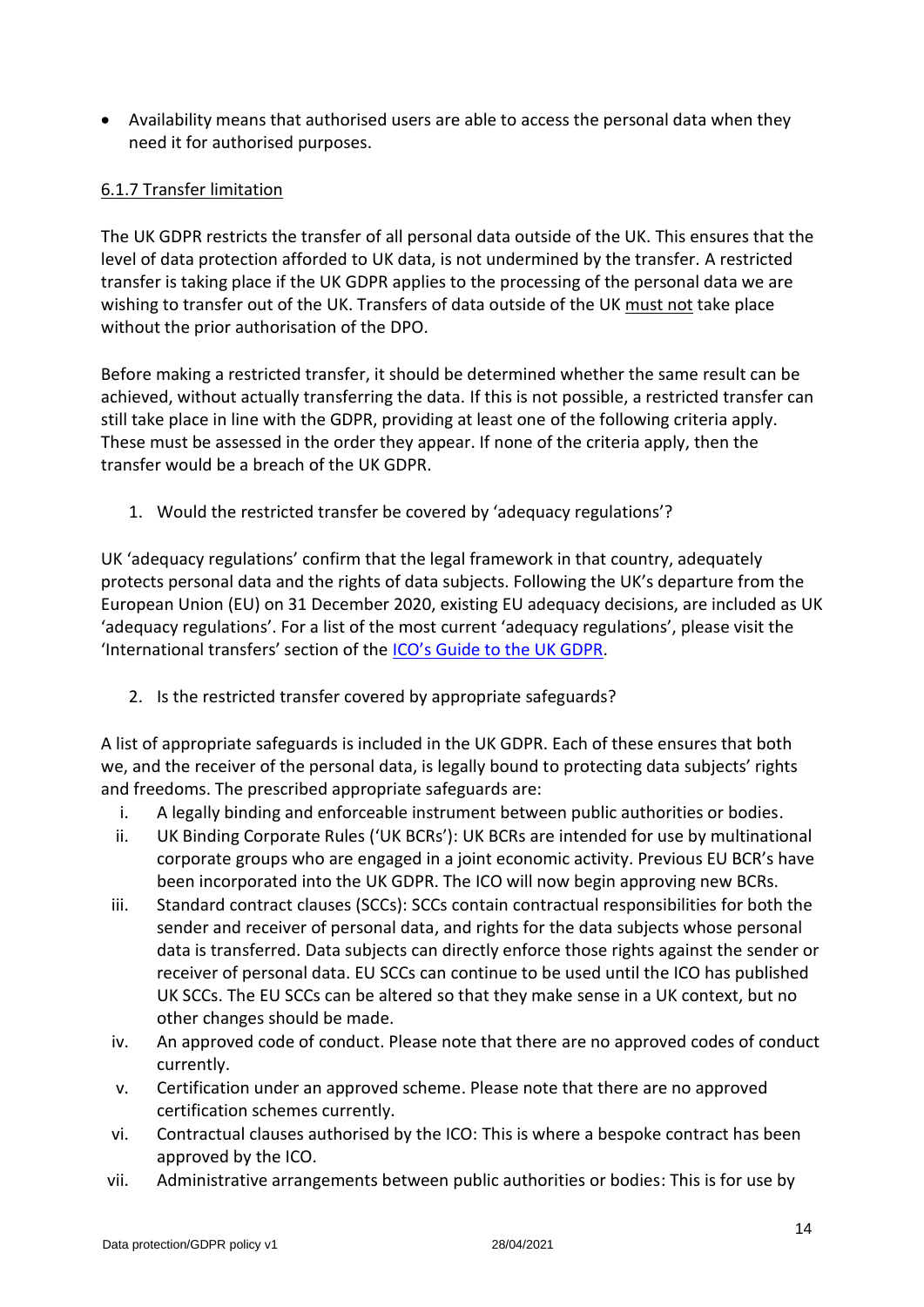public bodies when they have a documented administrative arrangement in place which sets out appropriate safeguards and has been approved by the ICO.

If a proposed restricted transfer is covered by an exception, the transfer may go ahead. The 8 exceptions are:

- The data subject has given their explicit consent to the restricted transfer.
- The transfer is necessary to perform a contract with an individual.
- The transfer is necessary to enter into a contract with an individual that benefits another individual whose data is being transferred.
- The transfer is necessary for important reasons of public interest.
- The transfer is necessary in response to, to make or defend a legal claim.
- The transfer is necessary to protect the vital interests of a data subject, who is physical or legally unable to consent to the transfer.
- The transfer is a public register.

Before relying on an appropriate safeguard, we must conduct a risk assessment to ensure we are satisfied that the transferred data will continue to have a level of protection equivalent to the UK GDPR.

# <span id="page-14-0"></span>6.1.8 Data subject's rights and requests

The rights of data subjects and how we should respond to requests invoking these rights, is detailed in our Individual Rights and Data Access policy and procedure. However, in short, data subjects have the following rights in relation to their personal data:

- The right to be informed
- The right of access
- The right to rectification
- The right to erasure
- The right to restrict processing
- The right to data portability
- The right to object
- Rights in relation to automated decision making and profiling.

Data subjects can also:

- Where consent is the lawful basis for processing, withdraw their consent at any time without fear of ill-treatment or recrimination.
- Prevent our use of their personal data for direct marketing purposes.
- Expect to be notified of a personal data breach which is likely to result in high risk to their rights and freedoms.
- Make a complaint to the ICO.

The DPO must be informed of any requests, from data subject, to invoke any of their rights. The DPO should be informed as soon as the request is received.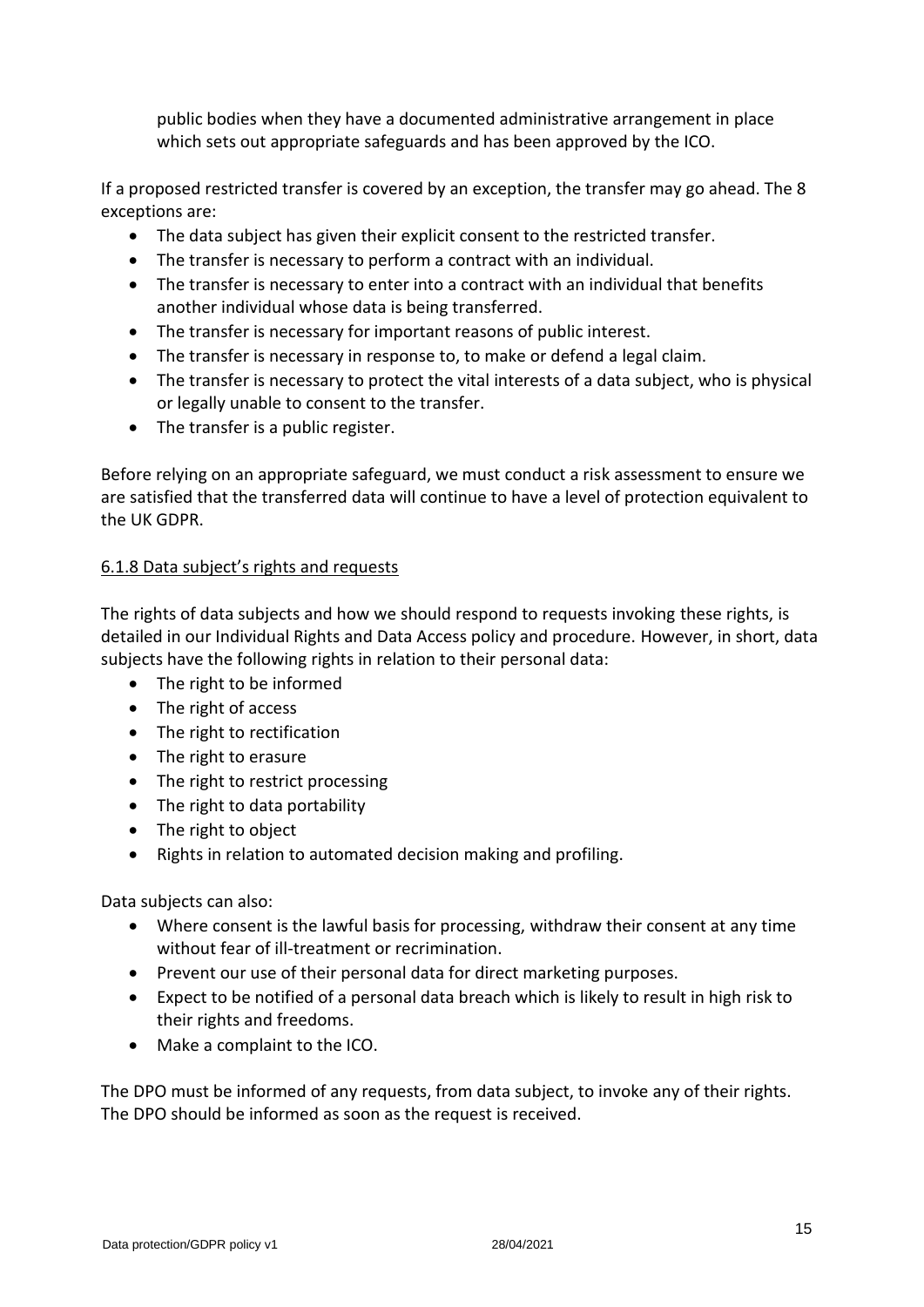# <span id="page-15-0"></span>**6.2 Accountability and governance**

Article 5(2) of the UK GDPR states: '*The controller shall be responsible for, and be able to demonstrate compliance with, paragraph 1 ('accountability')*.' This requires data controllers to not only be responsible for compliance, but also requires them to demonstrate their compliance. As an organisation, we also want to demonstrate our compliance to data subjects, who have trusted us with their personal data.

We have adequate resources and controls in place to ensure and to document GDPR compliance including:

- Having a suitably qualified DPO (Nick Banister-Dudley, Head of Compliance) and an executive accountable for data privacy (Julie Rayner, Care Quality, Governance and Compliance Director and the Senior Information Risk Owner).
- Ensuring data protection activities are recorded appropriately and that we have appropriate policies and guidance in place [\(see section 6.2.1\)](#page-15-1).
- Training [\(see section 6.2.2\)](#page-16-0).
- Audit [\(see section 6.2.2\)](#page-16-0).
- Implementing privacy by design approach [\(see section 6.2.3\)](#page-16-1).

## <span id="page-15-1"></span>6.2.1 Record keeping

The GDPR requires us to keep full and accurate records of all our data processing activities. We must keep and maintain accurate corporate records detailing our data processing, consents given by data subjects' consents, subject access requests and personal data breaches.

These records will include, as a minimum, the name and contact details of the controller and the DPO, clear descriptions of the personal data types, data subject types, processing activities, processing purposes, third-party recipients of the personal data, personal data storage locations, personal data transfers, the personal data's retention period and a description of the security measures in place.

We will also integrate data protection into internal documents including this policy, related policies, privacy guidelines and privacy notices. Policies are developed based on key data protection areas and are readily available to all team members, via the e-learning portal. Training on new policies is given, when required and appropriate.

Records are also kept in respect of:

- CCTV disclosures
- Legitimate interest assessments conducted
- Reviews of the record of processing
- Changes to the record of processing
- Data protection/privacy impact assessments conducted
- Data processing agreements
- Freedom of Information Act requests
- Other record requests
- Registration with, and fees paid to, the Information Commissioner's Office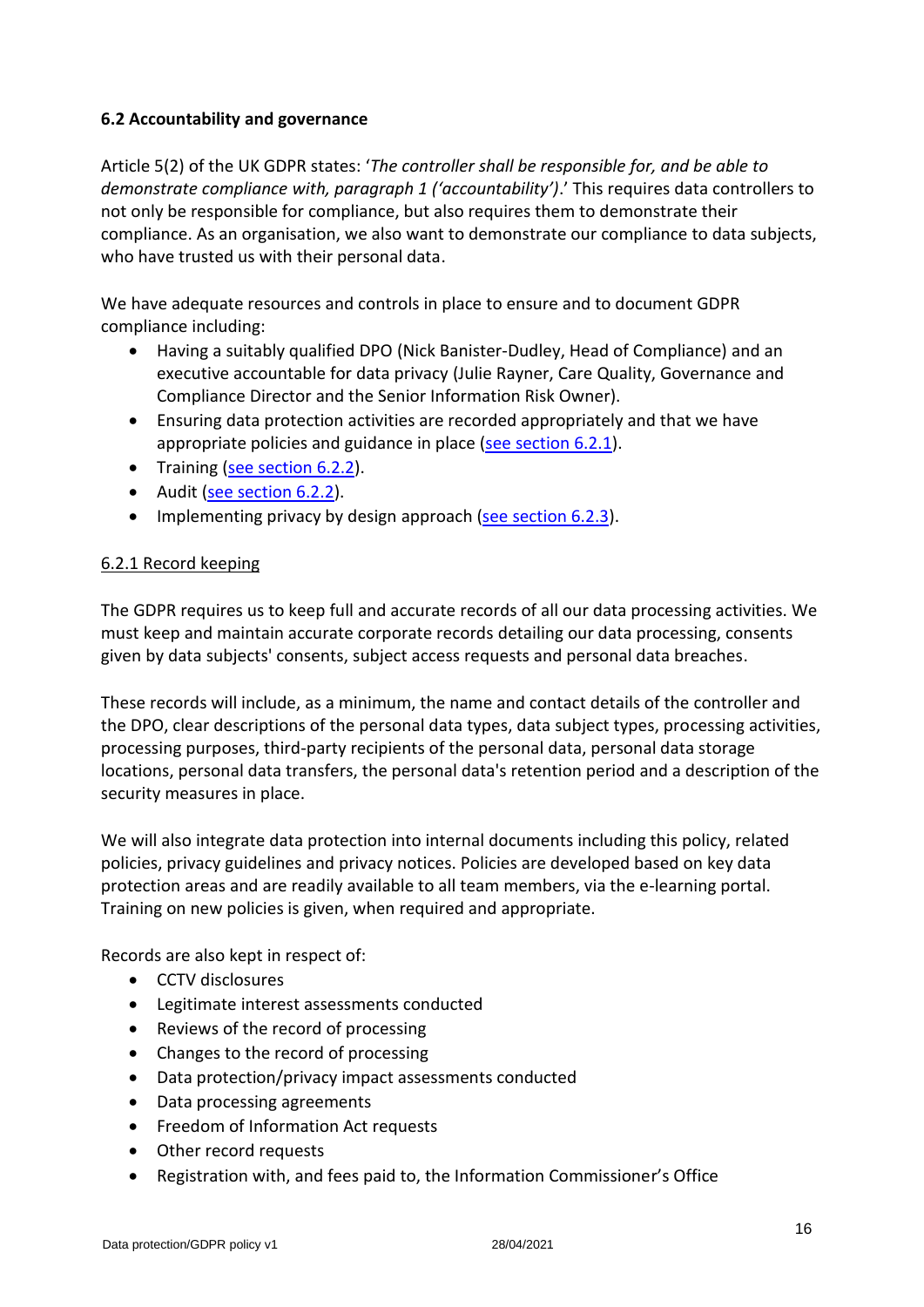# <span id="page-16-0"></span>6.2.2 Training and audit

The GDPR/data protection training requirements are detailed in section 7 of this policy. Training is delivered following the completion of an annual training needs analysis, conducted by the DPO and ratified by the Senior Information Risk Owner. Any training attended by team members, will be recorded.

We will also regularly test the privacy measures implemented, by conducting an annual audit to assess compliance. The outcome of these audits will be acted on to ensure the necessary improvements are made.

### <span id="page-16-1"></span>6.2.3 Privacy by design

We recognise that data protection by design and default is an integral element of being accountable. As such, we will embed data protection throughout our business operation. Teams will include the DPO in discussions regarding new, or amended, processing activities as detailed in [section 6.1.1](#page-8-2) of this policy.

The completion of a data privacy/protection impact assessment (DPIA) is a legal requirement where processing presents a high risk to rights and freedoms of data subjects. Team members are responsible for notifying the DPO prior to the introduction or commencement of:

- a major system or business change programme,
- new technologies (programs, systems or processes), or changing technologies (programs, systems or processes),
- automated processing including profiling and automated decision making,
- new large-scale processing of special categories of personal data or criminal convictions data, and
- large-scale, systematic monitoring of a publicly accessible area.

The DPO has the responsibility for conducting DPIAs, which will include:

- A description of the nature, scope, context and purposes of the processing.
- An assessment of the necessity and proportionality of the processing in relation to its purpose.
- An assessment of the risk to individuals.
- The risk mitigation measures in place and demonstration of compliance.

If, as part of the DPIA process, high risks are identified which cannot be mitigated, the ICO must be consulted before the processing takes place.

## <span id="page-16-2"></span>6.2.4 Data processing agreements

Data controllers are required to have a written contract in place with each data processor. Contracts must include certain specific terms as a minimum, such as requiring the processor to take appropriate measures to ensure the security of processing and obliging it to assist the controller in allowing individuals to exercise their rights under the UK GDPR. Where service contracts do not contain the required information, a data processing agreement will be signed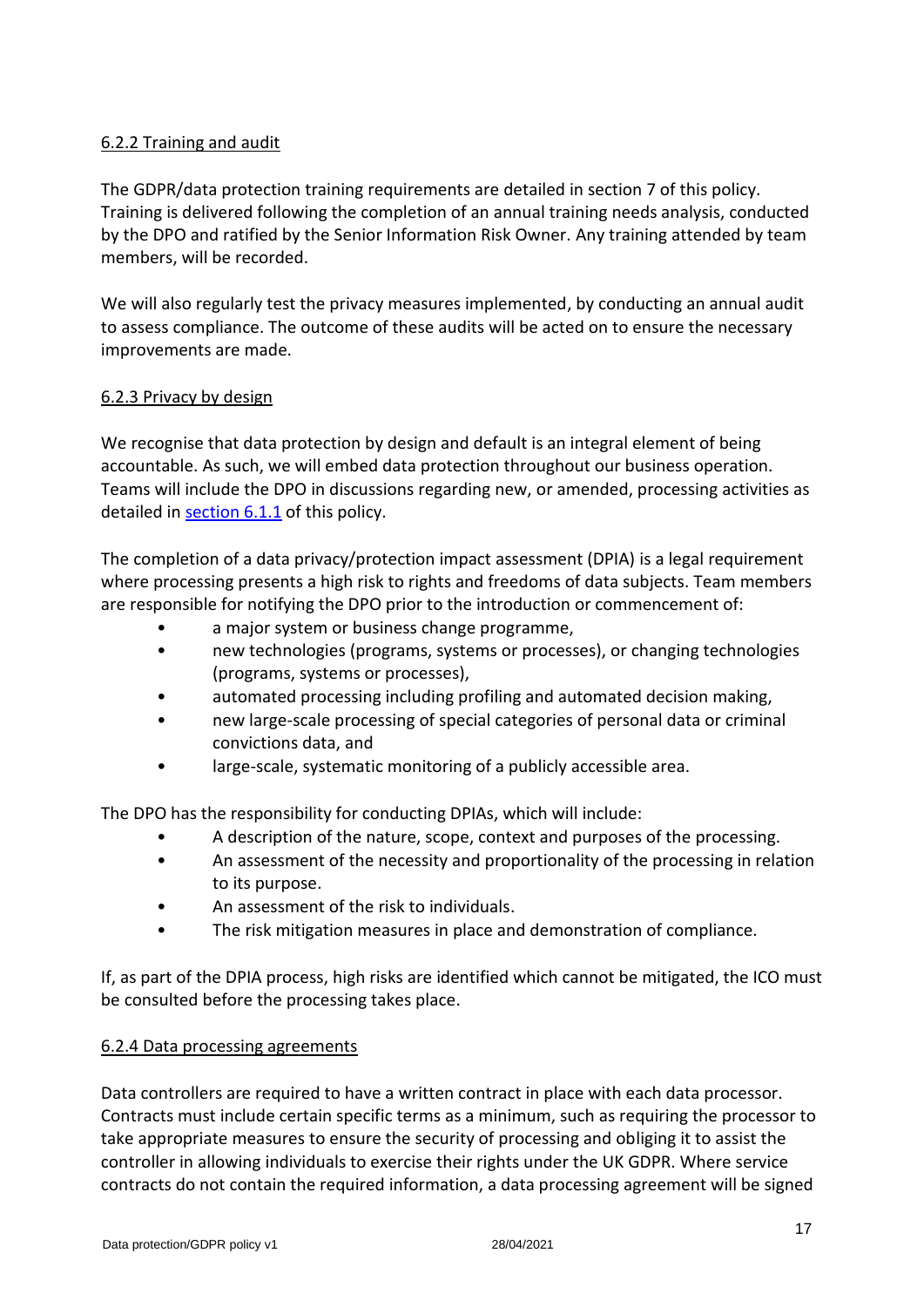by both parties. The internal relationship lead is responsible for ensuring that the necessary contract or agreement is in place, for each data processor they are responsible for.

## <span id="page-17-0"></span>6.2.5 Recording and reporting personal data breaches

The organisational expectations in relation to how team members should respond to personal data breaches, is detailed in our Personal data breach policy. However, in short, the Information Commissioner's Office (ICO) defines a personal data breach as a '*breach of security leading to the accidental or unlawful destruction, loss, alteration, unauthorised disclosure of, or access to, personal data. This includes breaches that are the result of both accidental and deliberate causes.*'

If you are made aware of/suspect that a breach has occurred, all team members must immediately notify the DPO. The DPO can be contact by email on [dpo@hallmarkcarehomes.co.uk.](mailto:dpo@hallmarkcarehomes.co.uk)

### <span id="page-17-1"></span>**6.3 Direct marketing**

Most of the rules in The Privacy and Electronic Communications Regulations (PECR) apply to unsolicited marketing messages. PECR cover marketing by phone, fax, email, text or any other type of electronic mail. An unsolicited message is that which has not been specifically requested. As such, even if someone has 'opted in' to receiving marketing material from us, it still counts as unsolicited marketing. An opt-in means that the data subject agrees to future messages (and is likely to mean that the marketing complies with PECR). This does not make all unsolicited marketing unlawful. Unsolicited marketing messages can still be sent, as long as they comply with PECR. Solicited marketing messages are those which have been actively requested by a data subject.

A data subject's prior consent is required for direct marketing. The limited exception for existing customers known as 'soft opt-in', allows organisations to send marketing texts or emails if they have obtained contact details in the course of a sale to that person, they are marketing similar products or services, and they gave the person an opportunity to opt out of marketing when first collecting the details and in every subsequent message.

The right to object to direct marketing ('opt out') must be explicitly offered to the data subject in an intelligible manner so that it is clearly distinguishable from other information. A data subject's objection to direct marketing must be promptly honoured. If a customer opts out at any time, their details should be suppressed as soon as possible. Suppression involves retaining just enough information to ensure that marketing preferences are respected in the future.

The rules on consent, the soft opt-in and the right to opt out do not apply to electronic marketing messages sent to businesses (B2B marketing). However, we must identify ourselves and provide our contact details, as well as making checks against the relevant preference service list, before contacting businesses.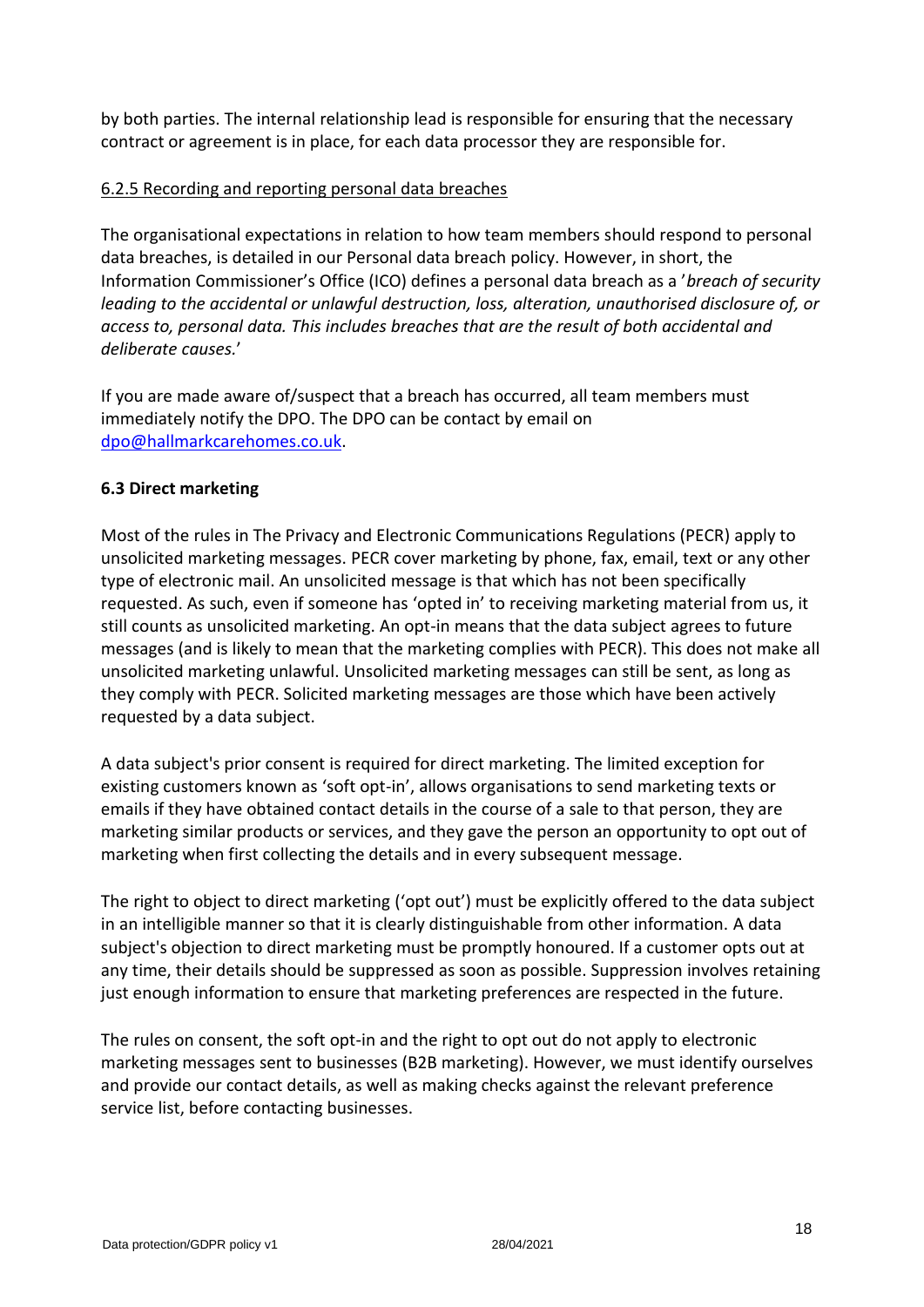# <span id="page-18-0"></span>**6.4 Sharing personal data**

Data sharing usually means disclosing personal data to third parties outside of the organisation.

We will only share the personal data we hold with third parties, such as our service providers, if all of the following apply:

- They have a need to know the information for the purposes of providing the contracted services.
- Sharing the personal data complies with the privacy notice provided to the data subject and, if required, the data subject's consent has been obtained.
- The third party has agreed to comply with the required data security standards, policies and procedures and put adequate security measures in place, evidence through a valid contract or data processing agreement.
- The transfer complies with any applicable cross-border transfer restrictions.
- The DPO has authorised the sharing.

Data may also need to be shared with organisations when we have a legal obligation to do so. Confidential health and social care data may also need to be disclosed and shared in line with the Caldicott Principles (1997) (see the Records Management and Retention policy).

## <span id="page-18-1"></span>**6.5 Consent**

As mentioned in [section 6.1.1,](#page-8-2) consent is one of the lawful bases for processing personal data. Whilst we have Consent for inclusion in marketing activities policies (for residents, team members and external stakeholders), this section provides guidance on consent more generally.

Consent is defined in Article 4(11) of the UK GDPR as: "*any freely given, specific, informed and unambiguous indication of the data subject's wishes by which he or she, by a statement or by a clear affirmative action, signifies agreement to the processing of personal data relating to him or her*". In short, the criteria for valid consent are thus:

- It must be freely given this means data subjects should have a genuine choice over whether to give their consent to a type of processing, or not.
- It must be specified and informed this means data subjects should be aware of the identity of the data controller, the purpose of the processing (including separate, granular consent for different processing operations).
- It must be given by an unambiguous indication it must be obvious that the data subject has consented and what they have consented to. This requires more than just a confirmation that they have read terms and conditions – there must be a clear signal that they agree.

There may be times where explicit consent must be given. Consent that is inferred from someone's actions cannot be explicit consent, however obvious it might be that they consent. Explicit consent must be expressly confirmed in words (either orally or in writing).

Consent is seen to degrade over time, but how long it lasts will depend on the context in which